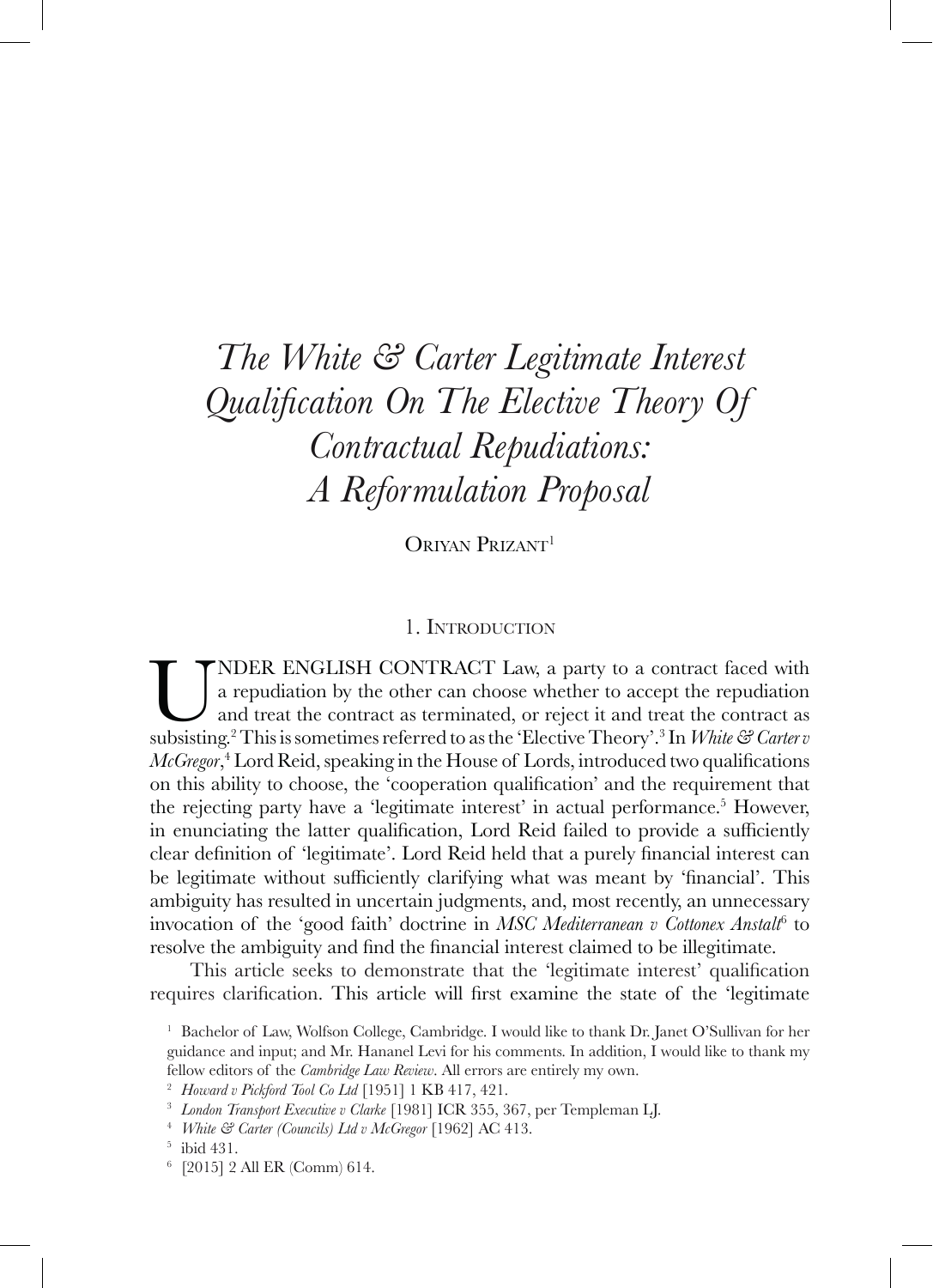interest' qualification prior to the *MSC Mediterranean* decision. I will then analyse what changes, if any, Legatt J's judgment introduces into the current definition of 'legitimate interest'. Finally, I will then suggest a more appropriate construction of the 'legitimate interest' qualification and consider it against the 'reasonableness' alternative offered by some judgments.<sup>7</sup>

# 2. Development of the Law on the 'Legitimate Interest' **OUALIFICATION**

In *White & Carter*, <sup>8</sup> a garage and an advertising company had a three-year contract for advertising the former on the latter's dustbins. Near the end of the three-year contract, a manager at the garage agreed to renew it, though he had no authority to do so. The garage quickly informed the advertiser that it was an unauthorised renewal and that they did not intend to honour the new contract. The advertiser decided to proceed with performance of the contract, hence rejecting the repudiation. The contract included an accelerated payment clause for the entire three years, which was triggered when the garage failed to pay the monthly installments due under the renewed contract. The House of Lords affirmed that the innocent party has a right to elect to reject or accept a repudiation, even though it may lead to harsh results. The advertisers were awarded the entire three years' worth of installments owed under the payment acceleration clause. In handing down the leading judgement, Lord Reid held that this right of the innocent party may be qualified in two ways. The first of which is:

> …if it can be shown that a person has no legitimate interest, financial or otherwise, in performing the contract rather than claiming damages, he ought not to be allowed to saddle the other party with an additional burden with no benefit to himself. If a party has no interest to enforce a stipulation, he cannot in general enforce it: so it might be said that, if a party has no interest to insist on a particular remedy, he ought not to be allowed to insist on it.9

Lord Reid's formulation seems to indicate that a lack of legitimate interest will be found when two circumstances are met; firstly, where damages are an appropriate financial remedy for the rejecting party's losses, and secondly, where the rejecting party gains no additional benefit from the performance of the contract to the financial one securable by damages.

The characterisation of Lord Reid's judgment as placing qualifications on the innocent party's ability to choose was strongly rejected by Professor

<sup>7</sup> *Stocznia Gdanska SA v Latvian Shipping Co* [1998] 1 WLR. 574.

<sup>8</sup> *White & Carter* (n 4) 413.

<sup>9</sup> ibid 431.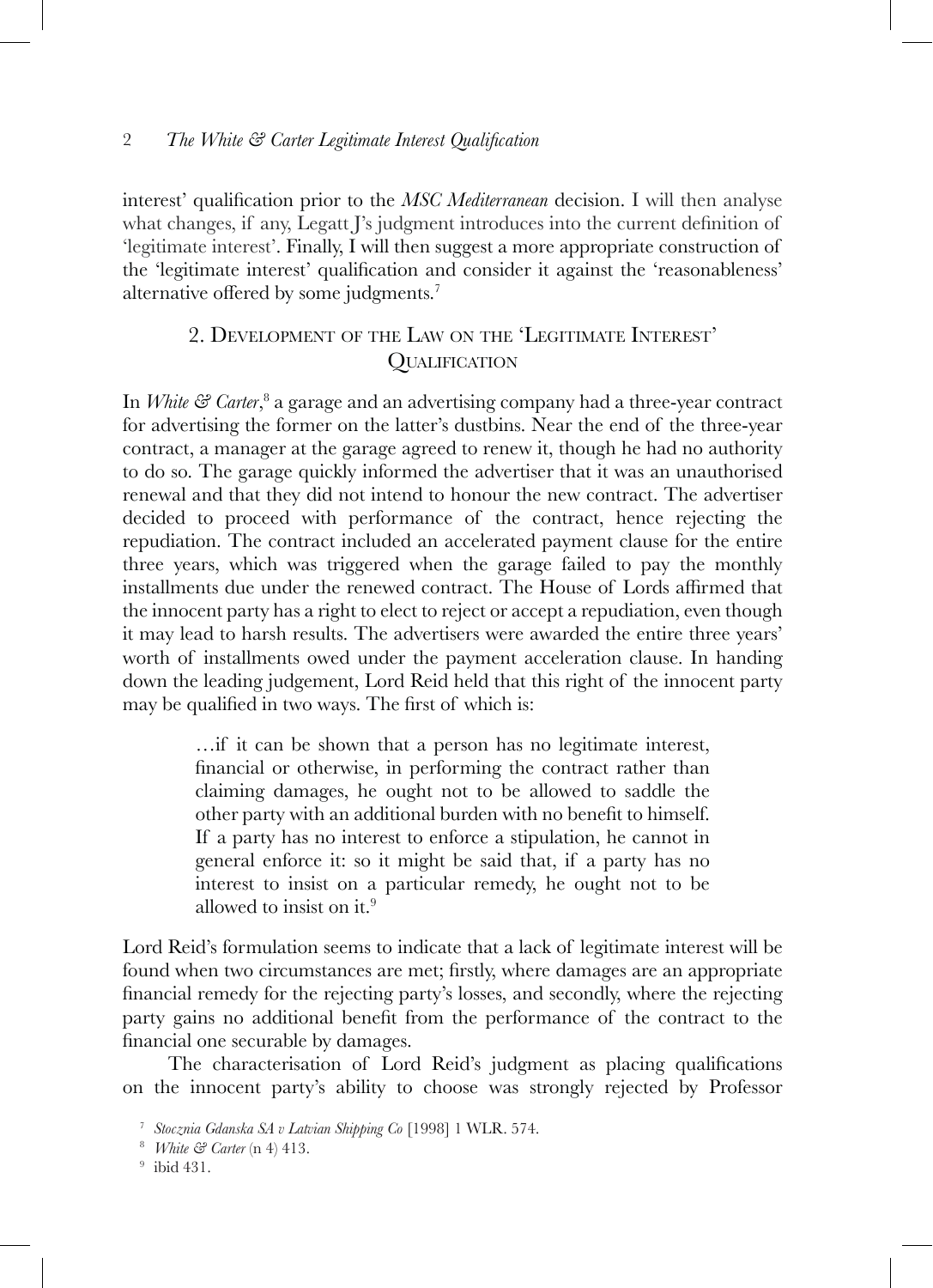Andrew Burrows<sup>10</sup> in his case note on *Société Générale London Branch v Geys*,<sup>11</sup> in which he criticises Lord Sumption's dissent due to its deployment of Lord Reid's qualifications in support of the 'automatic' termination theory.<sup>12</sup> In *Geys*, Lord Sumption stressed that the orthodox interpretation of the *White & Carter* decision places two qualifications on the innocent party's right to reject a repudiation. Lord Sumption relied on the 'co-operation' qualification to hold that an employee cannot be considered to have meaningfully rejected a repudiation when the contract is so reliant on the mutual relationship inherent in contracts of employment:

> If Lord Reid's qualifications to this proposition are ignored, this unattractive consequence will be gratuitously extended, at least in the context of contracts of employment, to cases where there can be no contractual performance, because the relationship is dead and all that survives is the husk or shell of a contract devoid of practical content.13

Lord Sumption goes on to hold that in such circumstances, the contract must be considered to have terminated, irrespective of the employee's rejection of the repudiation, by operation of Lord Reid's second qualification.

Burrows rejects Lord Sumption's dissent as he views it as a 'novel' interpretation of Lord Reid's judgment.<sup>14</sup> Burrows also points out that, for the specific employment law context, Lord Sumption placed too much weight on the disputed notion that unpaid wages cannot be claimed as debt.<sup>15</sup> Though a strong critique, it nevertheless misses the mark. Characterising the *White & Carter* decision as placing qualifications on the innocent party's ability to accept or reject a repudiation is the proper analysis for two principal reasons. Firstly, when discussing the 'legitimate interest' question, Lord Reid clearly phrases himself so to place a limitation on the otherwise uninhibited right to accept or reject a repudiation or a repudiatory breach. Lord Reid holds that lack of legitimate interest 'can be shown' and if this burden of proof is managed, the other party 'ought not to be allowed to insist on [the illegitimate interest].'16 This was later applied in *The Alaskan Trader* to preven the rejecting party from doing so due to the burden of proving illegitimacy of the interest being met.17 This naturally qualifies the previously unrestricted ability to elect. Secondly, the courts' subsequent usage of those limitations has clearly cemented their status as 'qualifications'. The manner in which the claims and

<sup>16</sup> *White & Carter* (n 4) 431.

<sup>10</sup> Andrew Burrows, '*What is the effect of a repudiatory breach of a contract of employment*' (2013) 42(3) ILJ.

<sup>&</sup>lt;sup>11</sup> [2013] 1 AC 523.

 $12$  ibid at [111].

<sup>13</sup> *Geys,* (n 11), 578.

<sup>14</sup> Burrows, (n 10), 287.

 $15$  ibid.

<sup>17</sup> [1984] 1 All E.R. 129.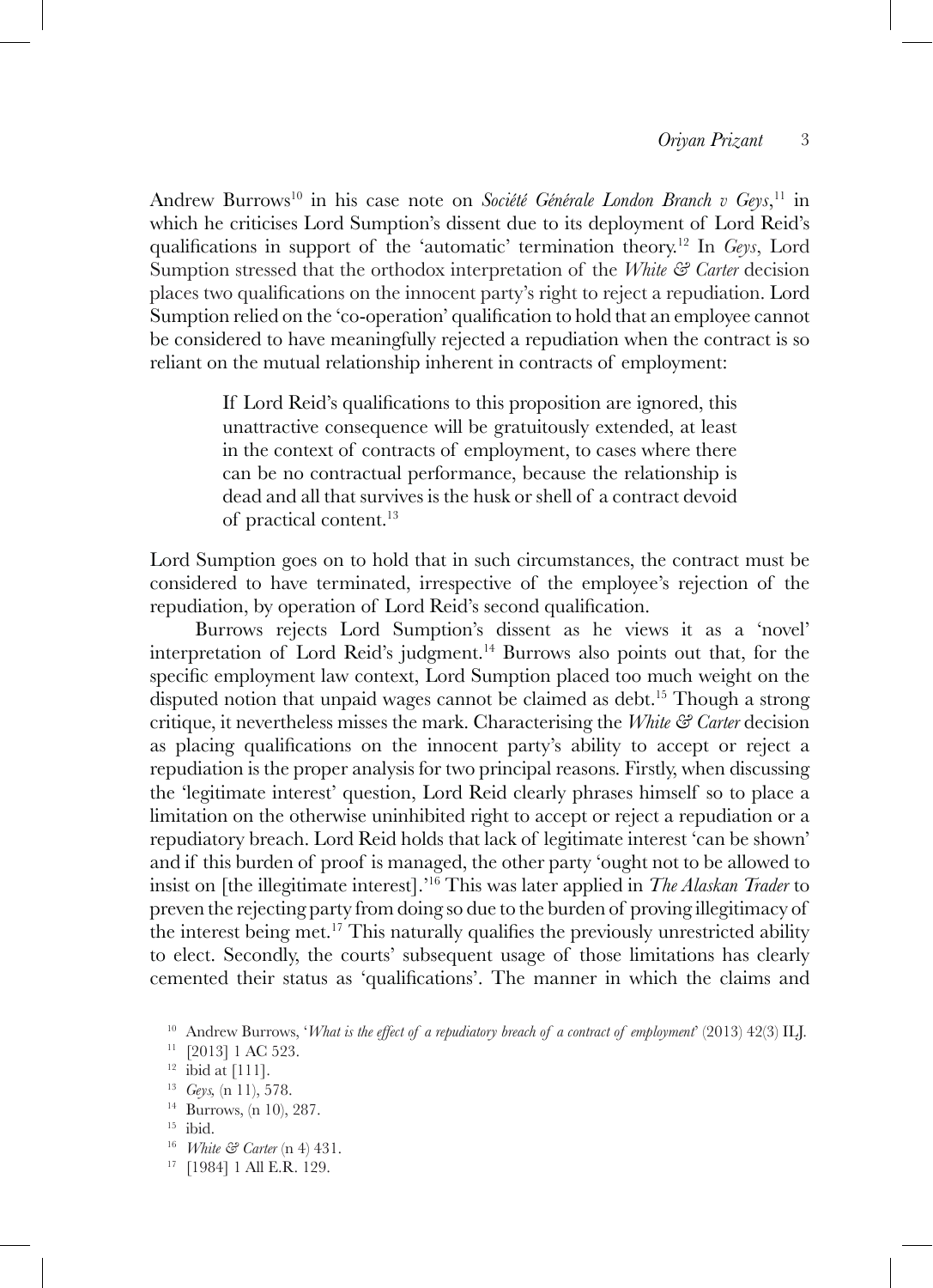defences are presented to the court requires them to consider these as limitations to be proven or disproven.18 In addition, the courts refer to Lord Reid's dictum as placing limitations on the right to elect. Most notably, in *The Odenfield* case, Kerr J referred to Lord Reid's dictum as placing 'fetters' on the unfettered right of the innocent party to elect whether or not to accept the repudiation.<sup>19</sup>

Burrows' main issue with Lord Sumption's analysis is that it treats the second qualification as advancing an automatic theory of termination in the specific case. To resolve this, it must be understood that the two qualifications are different in nature. The 'legitimate interest' one is a *legal* qualification assessed and inquired into by the courts. The 'cooperation' qualification, on the other hand, is an economic reality limitation which is *factual* in nature; it is either present or it is not. The latter simply dismisses sterile rejections which have no effect as the rejecting party cannot perform in any case. In the employment context, making oneself available and willing to work is sufficient to amount to performance. In this way, the worry of the automatic theory re-emerging via acceptance of Lord Sumption's logical analysis is clearly dispelled. Accepting the qualification analysis does not require acceptance of the automatic theory.

Lord Reid's 'legitimate interest' qualification was held to have been correctly deployed by the arbitrator in *The Alaskan Trader.*20 The case concerned a two-year charter-party contract, twelve months into which the vessel required major repair work. A month into the repair work, the charterers communicated repudiation of the contract to the ship-owners, which the latter rejected. The repair work took eight months, at the end of which the ship-owner kept the vessel docked and fully staffed for the repudiating charterers for the remaining five months under the contract. The arbitrator found that the ship-owners' financial interest could have been properly met by way of damages and that it had no *additional* interest (on top of the financial one) in the performance of the contract. The arbitrator then held that the ship-owner, owing to its lack of legitimate interest to keep the contract alive, had to accept the repudiation when made, and could not claim in debt for the 5 months in which he kept the ship at the ready. Bingham J affirmed this finding as he found no flaw in the logic of the experienced commercial arbitrator.

This is a very sensible formulation. The damages measure, though not extensive under English law due to the requirement on the harmed party to mitigate its losses, $21$  should in theory put a party in the position it would have been at had the contract been performed.<sup>22</sup> There is therefore no incentive to perform the contract for the sake of financial gain. If advertisers or ship-owners secure the full measure of damages they are compensated to the level of an equally

<sup>&</sup>lt;sup>18</sup> Reichman and another v Beveridge and another [2007] Bus. L.R. 412, [15].

<sup>&</sup>lt;sup>19</sup> *Gator Shipping Corporation v Trans-Asiatic Oil Ltd SA (The Odenfeld)* [1978] 2 Lloyd's Rep 357, 374.

<sup>20</sup> *The Alaskan Trader (No.2)* [1984] 1 All E.R. 129.

<sup>&</sup>lt;sup>21</sup> *British Westinghouse Electric Co Ltd v Underground Electric Railways Co of London* [1912] AC 673.

<sup>22</sup> *Robinson v Harman (1848)* 1 Exch. 850, 855 per Parke B.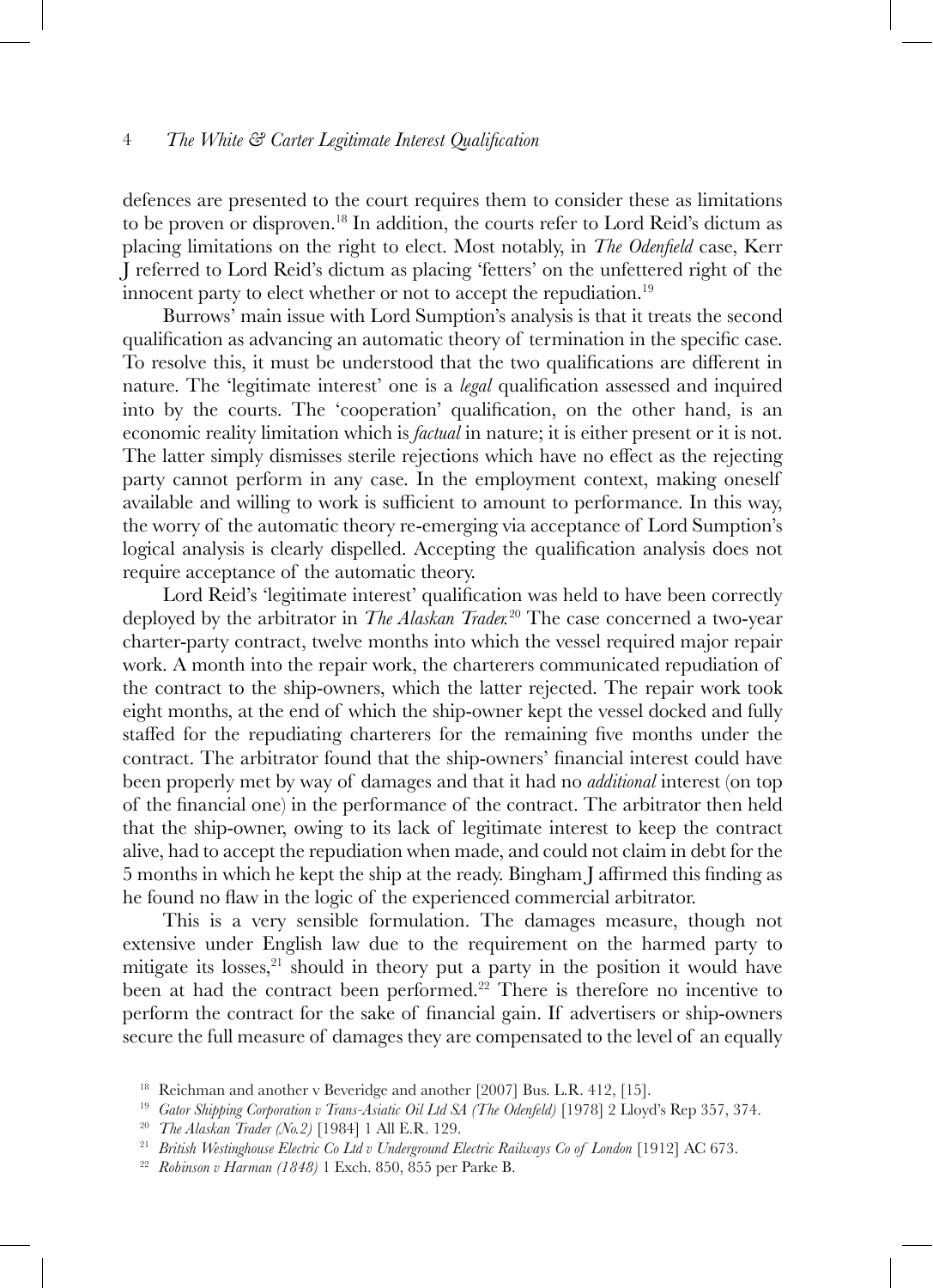financially beneficial contract.23 If losses are mitigated only halfway, or a reasonable failed attempt to mitigate is made, the damages measure rounds up their losses. Furthermore, losing parties should receive financial compensation to account for their efforts in attempting to locate a new contract to replace it (the mitigation). Thus, if the innocent party cannot enter alternative ventures of equal duration or benefit, the damages it will receive for the repudiated contract will cover that gap of lucrativeness. The original contract is therefore 'performed' financially in any case.

However, this interpretation was not exactly shared by the other cases on this topic. In *The Puerto Buitrago*, <sup>24</sup> a chartered ship required extensive and highly expensive repairs. The charterers repudiated the contract. The ship-owners rejected the repudiation and claimed that the charterers owed them the charter fee for the the time it would have taken to repair the ship. The standard imposed by the court of appeal for an interest being illegitimate was that of reasonableness. Lord Denning held that:

> ...the plaintiff ought, in all reason, to accept the repudiation and sue for damages—provided that damages would provide an adequate remedy for any loss suffered by him. The reason is because, by suing for the money, the plaintiff is seeking to enforce specific performance of the contract—and he should not be allowed to do so when damages would be an adequate remedy.<sup>25</sup>

Lord Denning's ruling indicates that if the party should 'in all reason' accept the repudiation it has no legitimate interest. The reasonableness language was subsequently tightened in *The Odenfield*. *<sup>26</sup>* Mr Justice Kerr held that a 'wholly unreasonable' standard applied to evaluate the legitimacy of the rejecting party's interest:

> any fetter on the innocent party's right of election whether or not to accept a repudiation will only be applied... where damage would be an adequate remedy and where an election to keep the contract alive would be wholly unreasonable.

The language used by Kerr J is akin to '*Wednesbury unreasonableness*'.27 In other words, the party will not have a 'legitimate interest' if no reasonable contractual party in its position would elect to reject the repudiation. Kerr J used the language of 'wholly unreasonable, quite unrealistic, unreasonable and untenable'.28 In

<sup>23</sup> ibid.

<sup>24</sup> *The Puerto Buitrago* [1976] 1 Lloyd's Rep. 250.

<sup>25</sup> ibid 259.

<sup>26</sup> *The Odenfeld* (n 19).

<sup>27</sup> *Associated Provincial Picture Houses Ltd. v Wednesbury Corporation* [1948] 1 KB 223.

<sup>28</sup> *The Odenfeld* (n 19).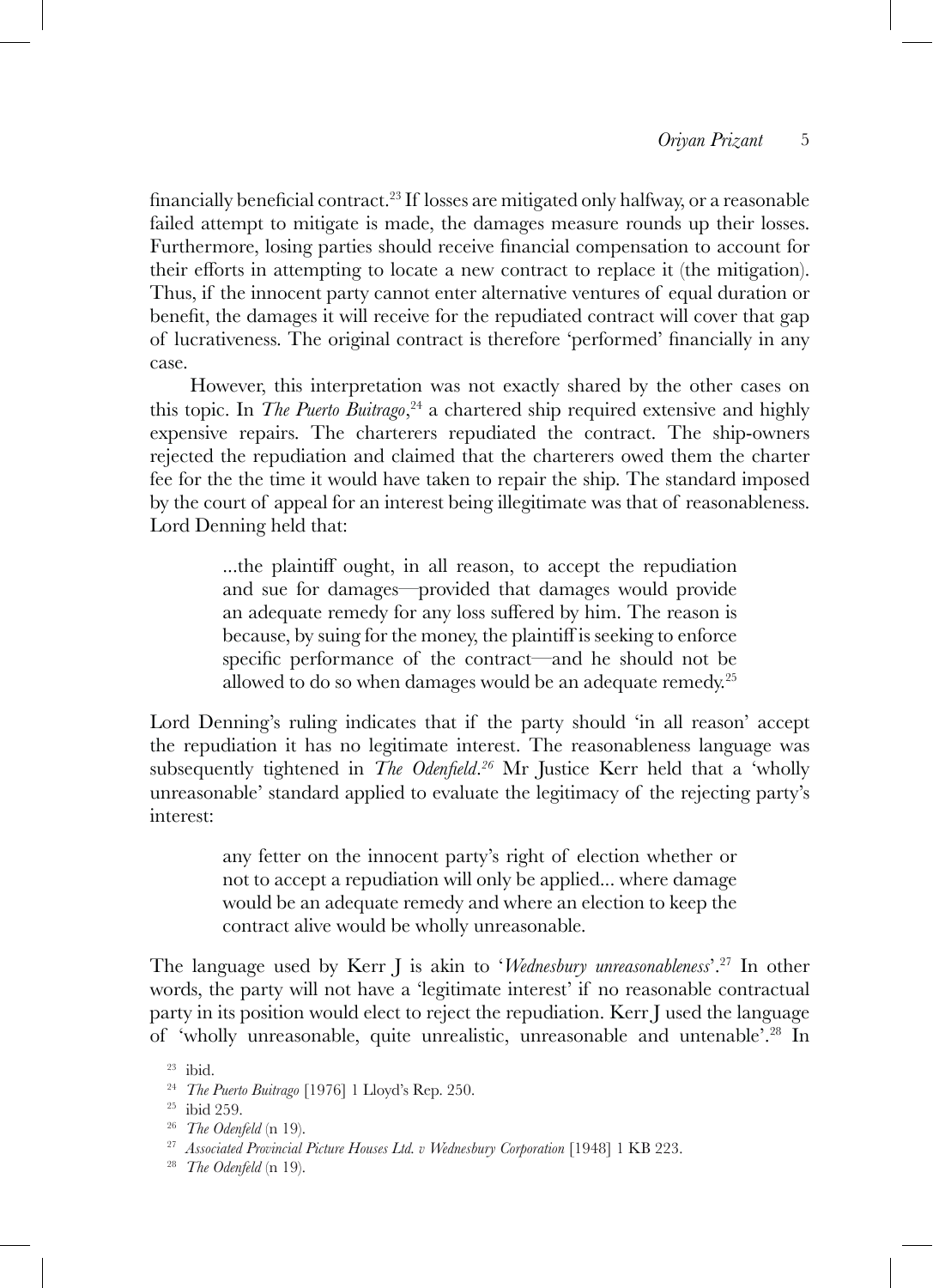*Stocznia Gdanska SA v Latvian Shipping Co & Ors*, 29 Clarke J found that the varying standards for the 'legitimate interest' qualification all pointed towards a general 'unreasonableness' test:

> Thus, on the footing that the principle exists, it is that an innocent party is entitled to continue to perform a commercial contract which has been repudiated by the other party unless he has 'no legitimate interest, financial or otherwise, in performing the contract' (per Lord Reid) or he should 'in all reason' accept the repudiation (per Lord Denning), B or where it would be 'wholly unreasonable' to keep the contract alive (per Kerr J) ... I do not think that there is any real difference between these differing ways of putting the principle. The question is therefore whether the buyer has an arguable case that the builder's decision... was wholly unreasonable.<sup>30</sup>

In *The Aquafaith*,<sup>31</sup> the most recent authority on the interpretation of the 'legitimate interest' qualification, Cooke J stated that the party rejecting a repudiation has a legitimate interest unless it is 'wholly unreasonable' or 'perverse', for it to complete performance.<sup>32</sup> This cements that the current interpretation of a 'legitimate interest' is virtually any interest that is not 'perverse', 'wholly unreasonable', or 'beyond all reason'; including a purely financial one.<sup>33</sup> In *The Aquafaith* Cooke J preferred the previously established standard of 'wholly unreasonable' conduct<sup>34</sup> for assessing legitimacy and found that, although mitigation and damages would secure an economically-equivalent result, a purely financial legitimate interest arose.<sup>35</sup>

## 3. *MSC Meditteranean v. Cottonex Anstalt:* the Need to Reformulate the Legitimate Interest Qualification

*MSC Mediterranean v. Cottonex Anstalt* concerned a carriage contract between company A, which provided containers for company B to transport its goods to be sold to company C in Bangladesh.36 The sale of goods contract between B and C provided that title to the goods did not pass until full payment was made. C paid by way of letter of credit issued through its bank to B. However, once the

- <sup>30</sup> ibid 968.
- <sup>31</sup> [2012] EWHC 1077 (Comm).
- <sup>32</sup> *Stocznia Gdanska* (n 25) 968.
- <sup>33</sup> ibid 915.
- <sup>34</sup> *The Puerto Buitrago* (n 24); *(The Odenfeld)* (n 19).
- <sup>35</sup> *The Aquafaith* (n 31) 909–910.
- <sup>36</sup> [2015] EWHC 283 (Comm).

<sup>&</sup>lt;sup>29</sup> [1995] CLC 956.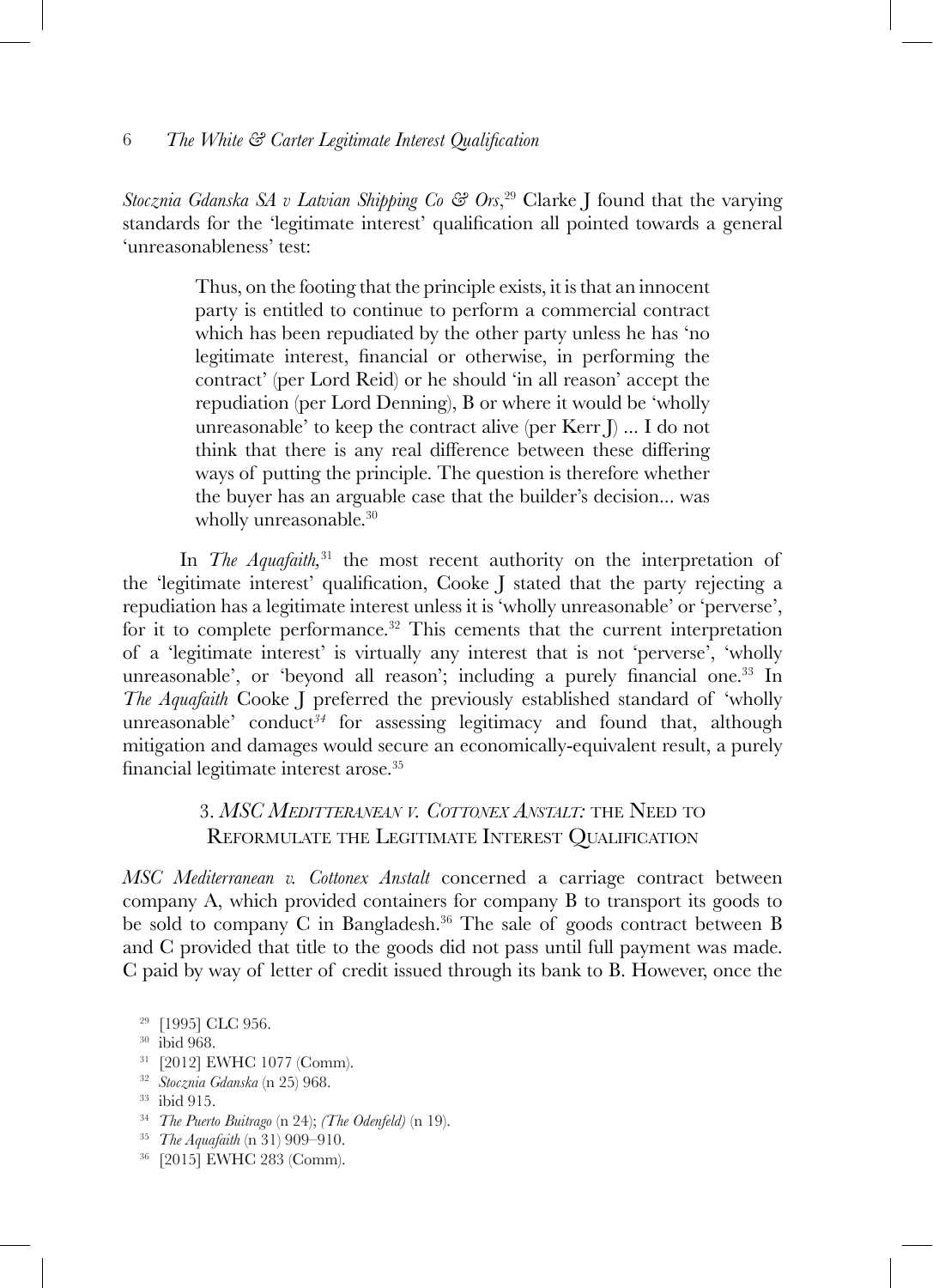containers arrived at Bangladesh, there was a sharp fall in the price of cotton. C refused to continue paying for the goods via the letter of credit and brought action in the courts of Bangladesh against its bank for issuing and approving the letter of credit. In addition, due to the outstanding proceedings, the Bangladeshi customs authorities refused to unload the goods or release the containers from the port without a court order.<sup>37</sup>

While the containers were grounded in Bangladesh, A made several communications to B in order to inquire as to their whereabouts and request their return. The carriage contract between A and B included a standard demurrage clause that provided that B must pay a fixed daily sum for possession of the containers beyond a given fourteen-day 'grace period' at the port of destination. B communicated to A that it was unable to release the containers. A made several inquiries since, including an offer to B to purchase the containers from A once the accumulated demurrage costs exceeded the containers' actual worth. B refused payment and withheld payment of the demurrage costs, thus committing a repudiatory breach.38 A's continuous requests of payment since were thus interpreted as a rejection of the repudiation.39

At trial, Leggatt I held that the 'legitimate interest' qualification applied to quantify the actual amount of debt owed by B to A. In attempting to maintain this conclusion alongside his ruling that the clause is penal,  $\pm$  0 a startling novelty in itself,41 Leggatt J injected two novel concepts into the discussion. Firstly, Leggatt J opined that:

> the Carrier had a legitimate interest in keeping the contracts of carriage in force for as long as there was a realistic prospect that the Shipper would perform its remaining primary obligations under the contracts by procuring the collection of the goods and the redelivery of the containers. Once it was quite clear, however, that the Shipper was in repudiatory breach of these obligations and that there was no such prospect, the Carrier no longer had any reason to keep the contracts open in the hope of future performance.<sup>42</sup>

<sup>42</sup> *MSC Mediterranean* (n 36) [104].

 $37$  ibid at [2]–[10].

<sup>38</sup> ibid at [34], [102].

 $39$  ibid at [102].

<sup>40</sup> ibid [116]. Note that Leggatt J's review of the law on penalties was in light of the Court of Appeal decision in *Makdessi v Cavendish Square Holdings BV* [2013] EWCA Civ 1539, which has since been overturned by the House of Lords in *Cavendish Square Holdings BV v Makdessi* [2015] UKSC 67. <sup>41</sup> Jonathan Morgan, '*Smuggling Mitigation into the White & Carter v McGregor: Time to Come Clean?*'*,* (2015) LMCLQ 575, 590.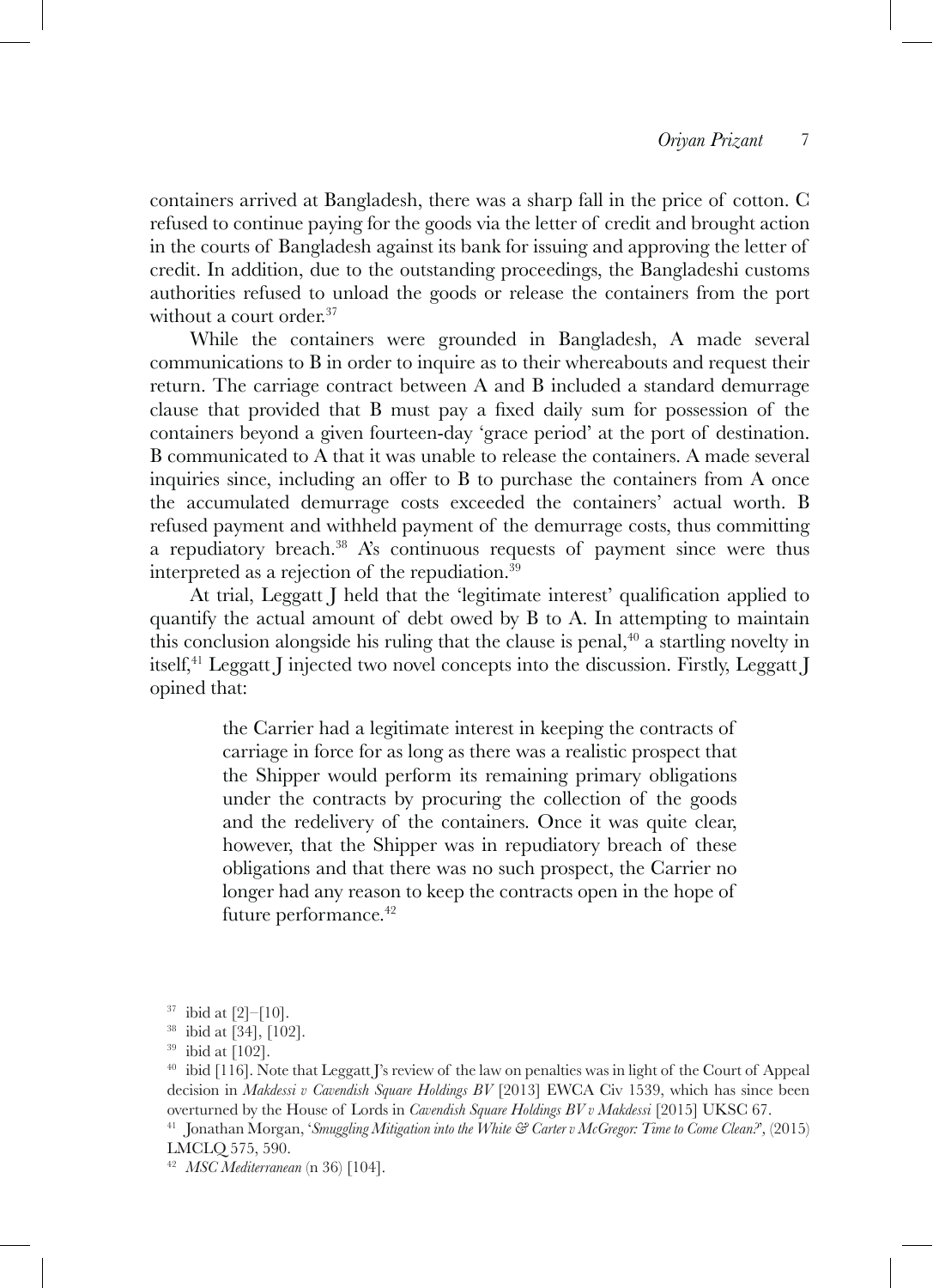In doing so, Leggatt J essentially suggested a divergent test for the existence of a legitimate interest than what was deployed beforehand. This passage indicates that a legitimate interest would be the existence of a 'realistic prospect' that the repudiating party perform its remaining primary obligations under the contract. Though the operation of this concept of 'realistic prospect' is unapparent from prior appellate court authorities and cannot be seriously considered as a novel alternative formulation of the qualification, it can plausibly be subsumed into the existing definition of 'legitimate interest' without much difficulty if limited to the specific fact patterns in which it is clear when the 'realistic prospect' in performance terminates. More importantly, since Leggatt J held that the demurrage clause was penal, A's decision to keep the contract alive was held not in 'good faith' and thus not a legitimate interest in performance.43 The invocation of 'good faith' as a corollary to 'legitimate interest' is an unexpected and unnecessary turn, and contributes nothing but more uncertainty to the law on repudiations.

Leggatt J analogised the election of an innocent party facing a repudiation with that of the holder of a discretion under contract. He concluded that the principles requiring 'good faith' and against capricious or arbitrary usage developed to apply to the latter ought apply to the former. His argument is inspired by the decision of the Supreme Court of Canada in *Bhasin v Heynew*. 44 In *Bhashin,* the Supreme Court of Canada held that a minimum standard of honesty is required of contractual parties, which entails '[having] appropriate regard to the legitimate contractual interest of the contracting partner.'45

However, this analogy is unsustainable for two main reasons. Firstly, the right of the innocent party to choose whether or not to accept a repudiation does not come about by virtue of any form of agreement, but rather by operation of law in response to a unilateral breach of one. The cases relating to contractual discretion all concern an agreement between the parties to grant the discretion.<sup>46</sup> Therefore, expectations may be a somewhat relevant factor. However, when a contract is repudiated there is no agreed discretion and the innocent party's ability to elect to reject the repudiation is better viewed as a form of remedy offered by the law which gives serious and adequate weight to the binding nature of contracts. This form of discretion is one-sided, where one party has a level of unregulated ability to independently alter the terms of the agreement in a way to which the other party gives its consent in advance. If we analogise scenarios of repudiations to discretion, it is apparent that both parties have the 'discretion' to repudiate.

<sup>43</sup> ibid [97], [98], [118].

<sup>44</sup> [2014] 3 SCR 494.

<sup>45</sup> ibid 499.

<sup>46</sup> *The 'Product Star' (No 2)* [1993] 1 Lloyd's Rep 397*; Paragon Finance Plc v Nash* [2002] 1 WLR 685; *Socimer International Bank Ltd v Standard Bank London Ltd* [2008] 1 Lloyd's Rep 558*; British Telecommunications Plc v Telefónica O2 UK Ltd* [2014] UKSC 42.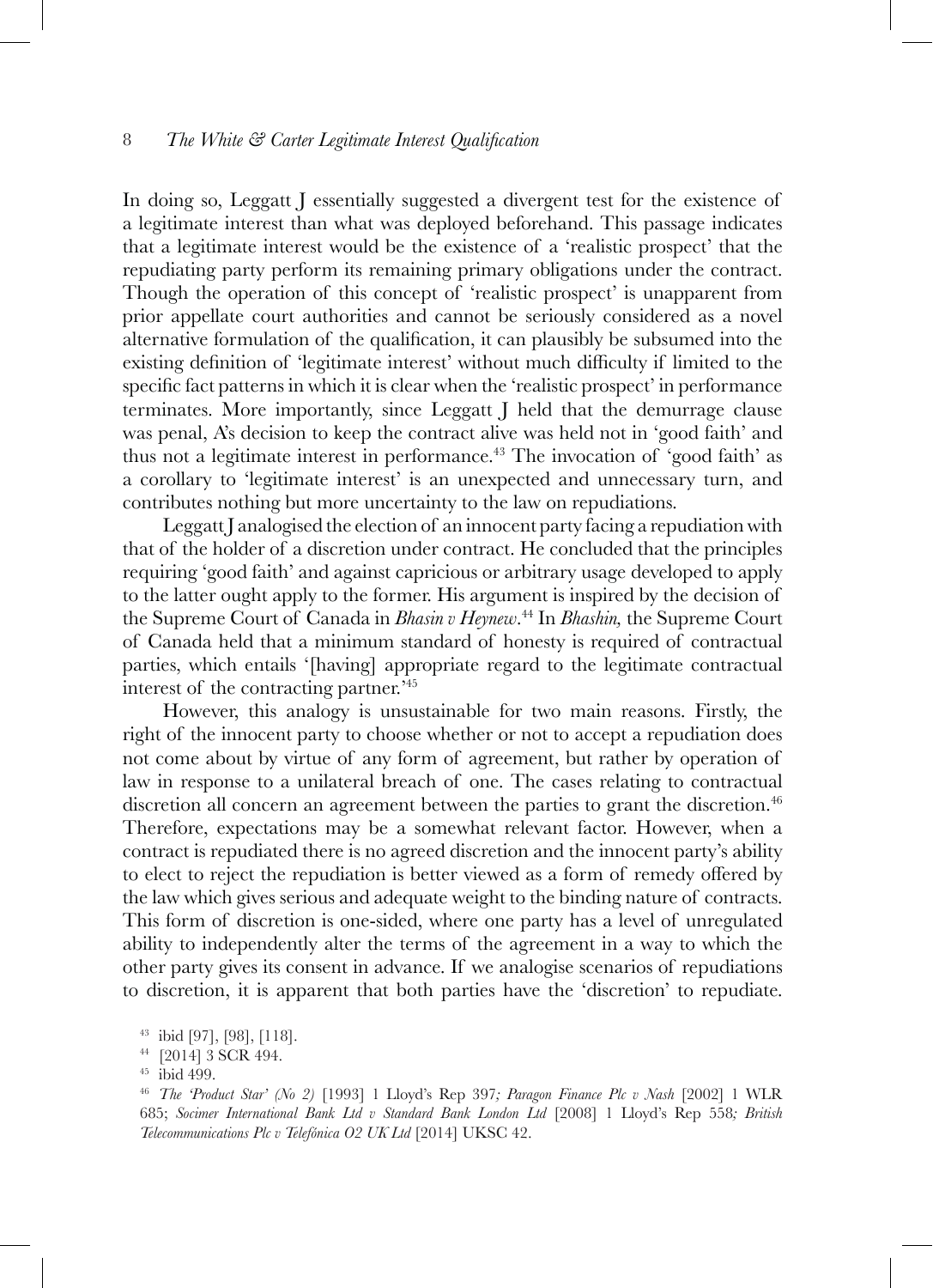However, 'discretion' of whether to keep the contract alive or not is in response to a wrong done by the other party. It is a consequence of the other party's choice to repudiate. In repudiating, the first party triggers the right of the second party to choose whether to accept or reject the repudiation. This right was not exercised by free choice; it is therefore not truly a 'discretion'. Professor Janet O'Sullivan accurately points out that the repudiating party knows its repudiation can either be accepted, requiring it to pay damages, or rejected, and the contract will subsist.<sup>47</sup> In either case, it is awarded a degree of certainty as any liability it may incur will be framed by the contractual agreement while any discretion under a contract can create an inability of the other party to predict the extent of its obligations.

Second, the gist of the dictum in  $BTv$  Telefonica  $O2, ^{48}$  one of the decisions relied upon by Leggatt J in his analogy, effectively goes against any such analogising. In *BT v Telefonica O2,* Lord Sumption's argument in favour of the requirement of good faith in exercise of contractual discretion was rooted in the view that the parties must act consistently with the contractual purpose.<sup>49</sup> This is fatal to the analogy since repudiation is, in itself, clearly inconsistent with the contractual purpose. Therefore, it would be illogical and unduly onerous to require the innocent party to act consistently with a contractual purpose that has been blatantly disregarded by the repudiating party. Furthermore, in rejecting a repudiation, the innocent party can be seen as acting in a manner consistent with the main underlying purpose of the contract, which is performance.

Leggatt I's resort to the concept of good faith is thus simply untenable. However, it is not entirely incongruous. The usage of terms such as 'wholly unreasonable' or 'perverse' in the case law can be seen as semantic substitutes for 'in *mala fide*'. The consistent affirmation of a purely financial interest as 'legitimate' makes it a herculean task to differentiate between parties who seek performance of the repudiated contract out of genuine financial need and parties that seek performance out of 'malice' or cynically. It seems as though Leggatt J's usage of 'good faith' was necessary in his view so to avoid sterilisation of the qualification. However, 'good faith' is strikingly unmerited if we look to the source of the confusion; that, financially speaking, opting to accept the repudiation and mitigating the losses is the soundest route to take. A purely financial interest is, in fact, not a legitimate interest at all.

### 4. A Financial Interest Is Not <sup>a</sup> Legitimate Interest

The murkiness of the 'legitimate interest' terminology results from the courts' consistent adherence to the proposition that a legitimate interest may be a purely financial one. This conflation of a purely financial interest with a 'legitimate

<sup>47</sup> Janet O'Sullivan, '*Keeping the Contract Alive: Unaccepted Repudiation and the Protection of the Performance Interest*' (2016).

<sup>48</sup> *BT v Telefónica O2* (n 46). 49 ibid [37].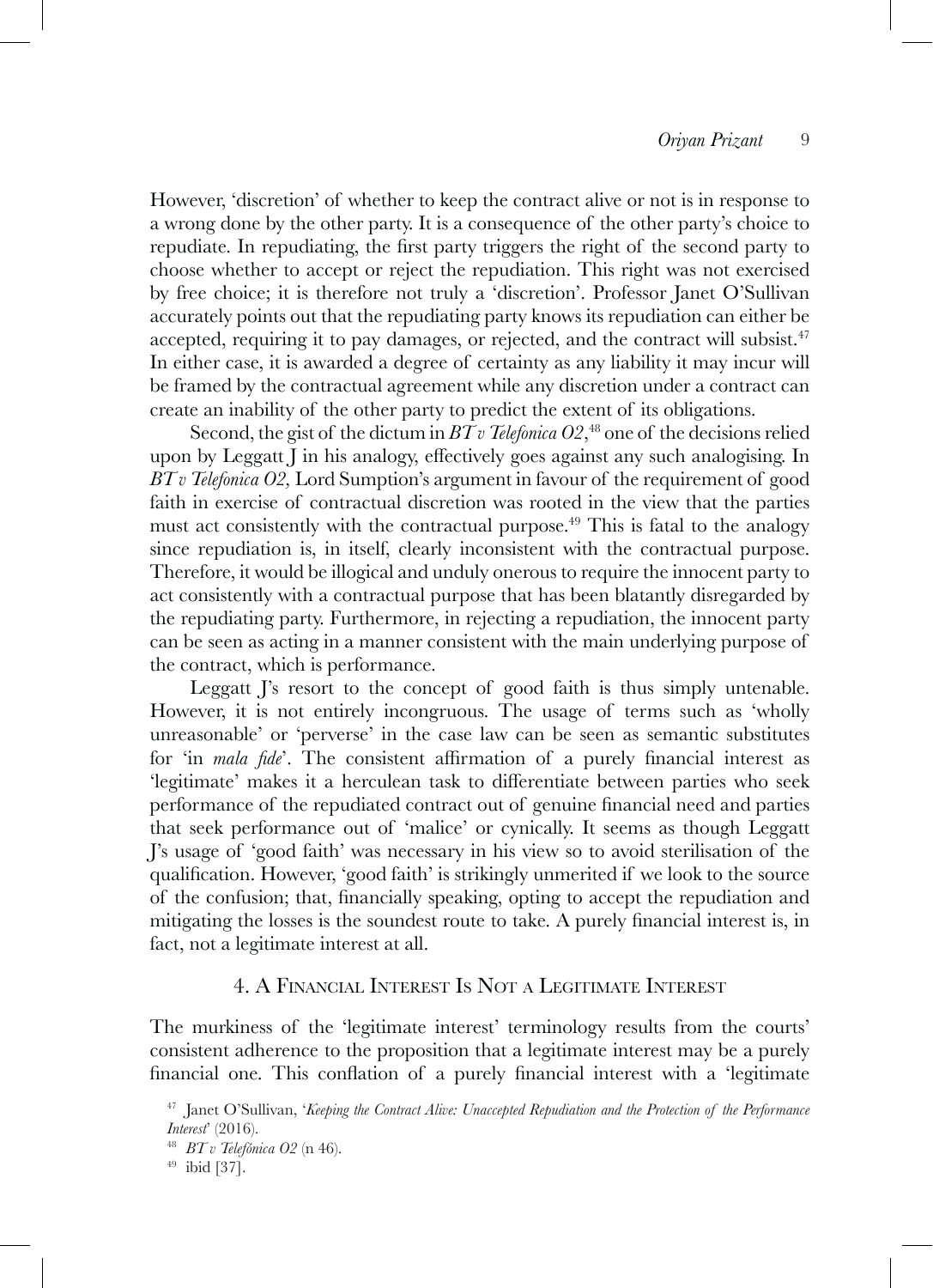interest' is unsound. The analysis below demonstrates that a purely financial interest is not a 'legitimate' interest.

In *White & Carter*, Lord Reid insinuated that a legitimate interest should be weighed against claiming damages.50Under English law, damages are assessed with reference to principles of remoteness, causation, and whether or not the innocent party attempted to mitigate the losses it sustained. Sometimes referred to as the 'duty' to mitigate, it arises upon a termination of the contract due to a breach composed of three propositions.51 Firstly, the claimant cannot recover for losses it could have taken reasonable steps to avoid. Second, the claimant can recover any losses incurred in taking such reasonable steps to avoid the loss. Third, the claimant cannot recover for losses it has successfully avoided by virtue of those steps.52 However, once an innocent party rejects a repudiation, the contract subsists and is not terminated by the breach. Therefore, no duty to mitigate losses accrues. Yet, practically speaking, if the 'legitimate interest' is purely financial, the rejecting party would be conspicuously financially better off had it taken the route of mitigation and damages by accepting the repudiation for several reasons.

First, mitigating the loss is the commercially sound thing to do. By mitigating, the innocent party is prevented from solely relying on the uncertain justice system in order to retrieve its money or on the slim chance that the repudiating party will turn around and perform its obligations. Legal proceedings are lengthy, during which time the rejecting party operates with increasing deficit. In *The Alaskan Trader*, for example, the ship-owners lost time in which they could have chartered the ship and incurred substantial legal costs.<sup>53</sup> It is in a commercial party's best interest to limit its financial losses for the sake of its own operations and its other business endeavours. This is also the downfall of Leggatt J's concept of 'realistic prospect' of performance in *MSC Mediterranean*. <sup>54</sup> It is financially unsound to rely on an expectation that a repudiating party will nonetheless perform. It is equally financially unsound to expect a company facing a repudiation to hold an assessment of whether there is a 'realistic prospect' of performance on part of such a party whose conduct or communication indicate that it does not plan to perform at all. The loss potential when mitigation is pursued is always smaller than the loss potential when mitigation is not pursued.55 Damages are meant to put a party in the position it would have been at had the contract been performed.56 This would mean that the mitigating party receives money for its endeavours in attempting

- <sup>52</sup> *Hussey v Eels* [1990] 2 QB 277.
- <sup>53</sup> *The Alaskan Trader* (n 20).
- <sup>54</sup> *MSC Mediterranean* (n 36) [104].
- <sup>55</sup> Bridge (1989) 105 LQR 398, 399–410.
- <sup>56</sup> *Robinson v Harman* (1848) 1 Exchequer Reports (Welsby, Hurlstone and Gordon) 850, 855.

<sup>50</sup> *White & Carter* (n 4) 437.

<sup>&</sup>lt;sup>51</sup> O'Sullivan & Hilliard, *The Law of Contract*, (6<sup>th</sup> edn OUP 2014) 411-412.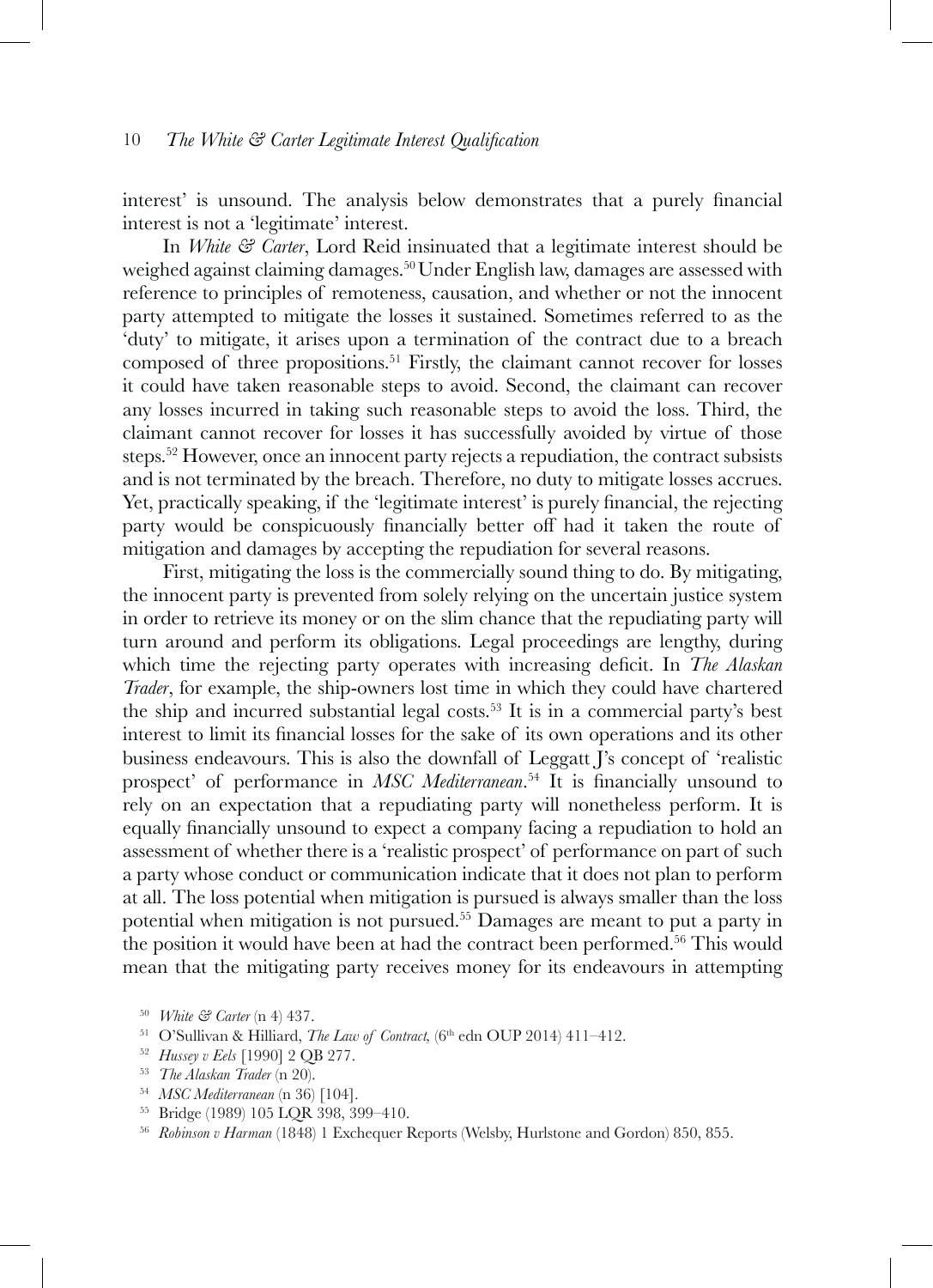to mitigate the loss even if unsuccessful.57 The difference in value, which in the worst case would be full performance, covers what would have been obtained by unilateral performance.

Second, failing to mitigate is especially financially insensible if the repudiating party did so due to lack of financial means to perform the contract. Such a party is likely to go insolvent, which would result in the rejecting party only being able to recover a much reduced amount out of the repudiating company's remaining assets. If the former does not attempt to mitigate, its losses would not only be significantly larger, but also partially, and potentially wholly, unrecoverable.

Third, there is great advantage to be had in quick retrieval of some of the losses sustained. In fact, the value of the availability of money has been recognised in *Sempra Metals v IRC*, 58 a restitution claim, as an 'enrichment' which can be claimed for. Lord Hope of Craighead held that:

> ...the enrichment consists, not of the payment of a sum of money as such, but of its payment prematurely… It was the opportunity to turn the money to account during the period of the enrichment that passed from Sempra to the revenue. This is the benefit which the defendant is presumed to have derived from money in its hands.<sup>59</sup>

This value is equally inherent in instances where a party to a contract faces a repudiation. In *The Alaskan Trader*, the main catalyst to finding no legitimate interest was that the arbitrator so ruled and the court could not find an error in the arbitrator's logic.<sup>60</sup> It remains that there is no error of logic to be found. The fact that, after undertaking repairs at a considerable cost of  $\angle 800K$ , the shipowner then fully staffed the ship and kept it waiting for the repudiating charterers for several months is innocuous to say the least. After sustaining such a financial deficit, a reasonable ship-owner would attempt to try and 'make a quick buck' to start covering for the hefty losses sustained. This would help avoid operating with a large budgetary hole and the availability of money can be used to support an expensive and lengthy process of litigation.

In addition, including 'financial interest' as a legitimate interest undermines the rationale to allowing unilateral repudiations of a contract at all. Repudiation serves an important economical role; it allows the repudiating party to mitigate its future losses arising from the performance of the contract. Professors Oren Bar Gill and Omri Ben-Shahar provided an elegant economic analysis of the

<sup>57</sup> *Gebruder Metelmann GmbH & Co v NBR (London) Ltd* [1984] 1 Lloyd's Rep 614.

<sup>58</sup> *Sempra Metals Ltd. v IRC* [2008] 1 AC 561.

<sup>59</sup> ibid 586.

<sup>60</sup> *The Alaskan Trader* (n 20).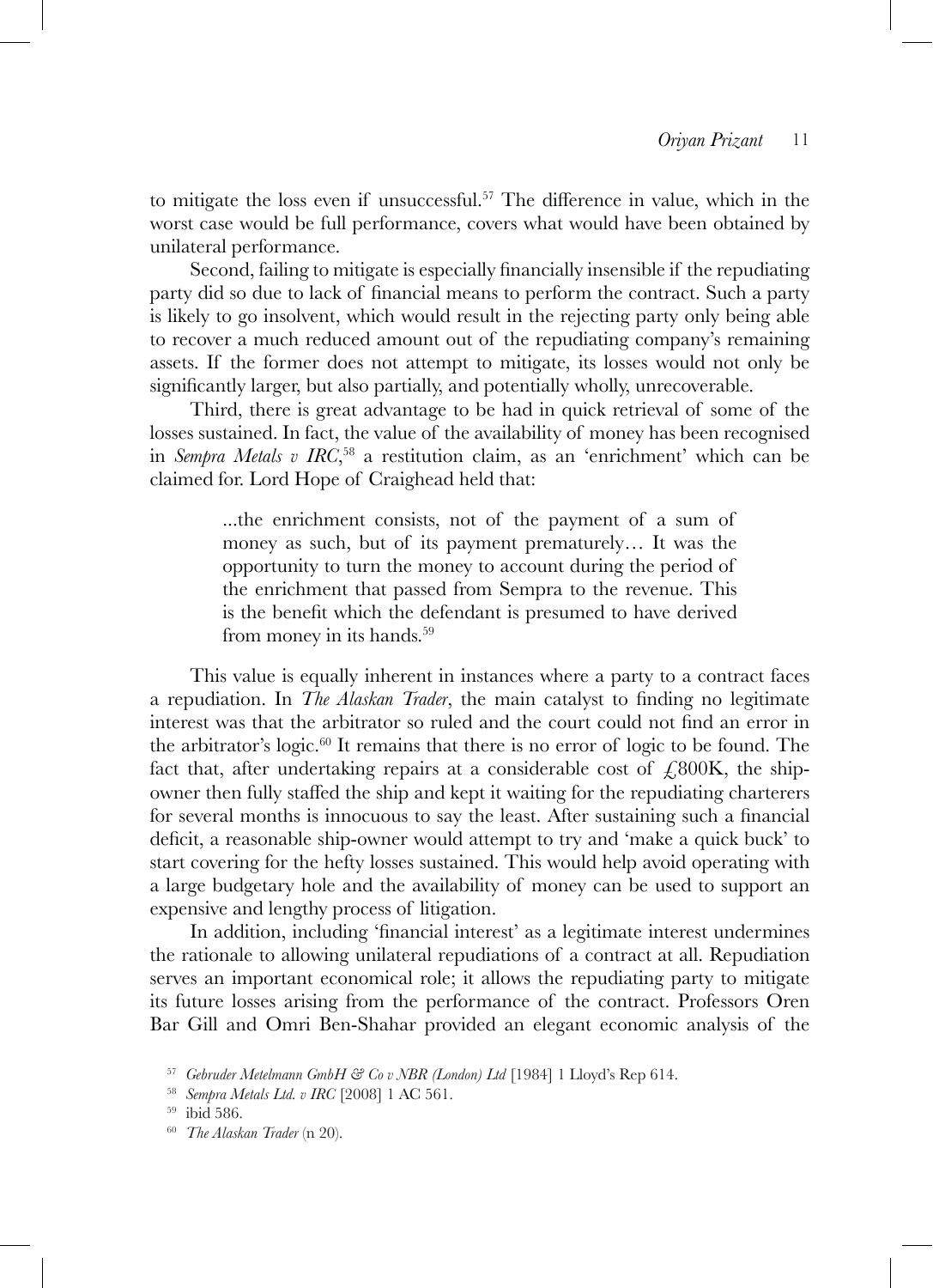credibility of threats to breach contracts, which in a simplified form holds that if the cost of damages is lower than the cost of performance a party ought breach and therefore any antecedent threats to breach are more credible.<sup>61</sup> This analysis operates smoothly in this area of law as well. If the cost of performance exceeds the amount of damages the company would have to pay, it should repudiate. The ability to repudiate gives expression to economic reality (financial hardships, competition, etc.). Indeed, the charterers in *Alaskan Trader* and *The Aquafaith* sought to mitigate losses by repudiating the charter party contract. $62$  Combined with the duty to mitigate on the innocent party, the end result of an accepted repudiation is that it allows both parties to hedge their losses and gains. By including a purely financial interest as a legitimate interest, the courts effectively prevent this positive result by permitting too wide a range of interests to facilitate rejections of repudiations, which are essentially demands for specific performance.63 The courts have effectively ignored Lord Reid's proposition that the legitimate interest should be weighted against claiming damages, a proposition that would have helped the courts evaluate the legitimacy of financial interests. As in a system of law dependant on how a claim is made, as English common law is, a commercial party can present any interest as 'financial', it is best to do away with considering purely financial interests as legitimate.

If the 'legitimacy' of the interest is measured according to the commercial sensibility of the decision to reject the repudiation, it is clear that a purely financial interest lacks entirely in requisite legitimacy. It is simply illogical for a commercial party to risk heftier losses for no more potential gain. A financial interest cannot, therefore, be regarded as a 'legitimate' interest, as, in light of the above, it is wholly financially unsound for the party to not to make any attempt to mitigate or alleviate its losses. Professor Morgan views the principle of mitigation as supporting the abolition of *White & Carter* altogether.64 He strongly advocates that the mitigation principle presides over contractual remedies in a way that does not allow the innocent party to reject a repudiation, as it is thus caused a loss 'it could have easily avoided'. Morgan holds that a requirement to mitigate should arise automatically upon a repudiation, $65$  and that too much emphasis is recently placed on the value of performance.<sup>66</sup> Nevertheless, there is no need to amputate the leg of a patient with merely a sore toe. There are many instances where it is unrealistic to claim

<sup>61</sup> Omri Ben-Shahar & Oren Bar-Gill, 'Threatening an Irrational Breach of Contract' (2003) 11 Supreme Court Economic Review 143.

<sup>62</sup> *The Alaskan Trader* (n 20); *The Aquafaith* (n 31).

<sup>63</sup> *The Puerto Buitrago* (n 24) 259.

<sup>64</sup> Jonathan Morgan, 'Smuggling Mitigation into the *White & Carter v McGregor*: Time to Come Clean?' (2015) LMCLQ 575.

 $\frac{65}{66}$  ibid 584, 590.<br> $\frac{66}{66}$  ibid 583.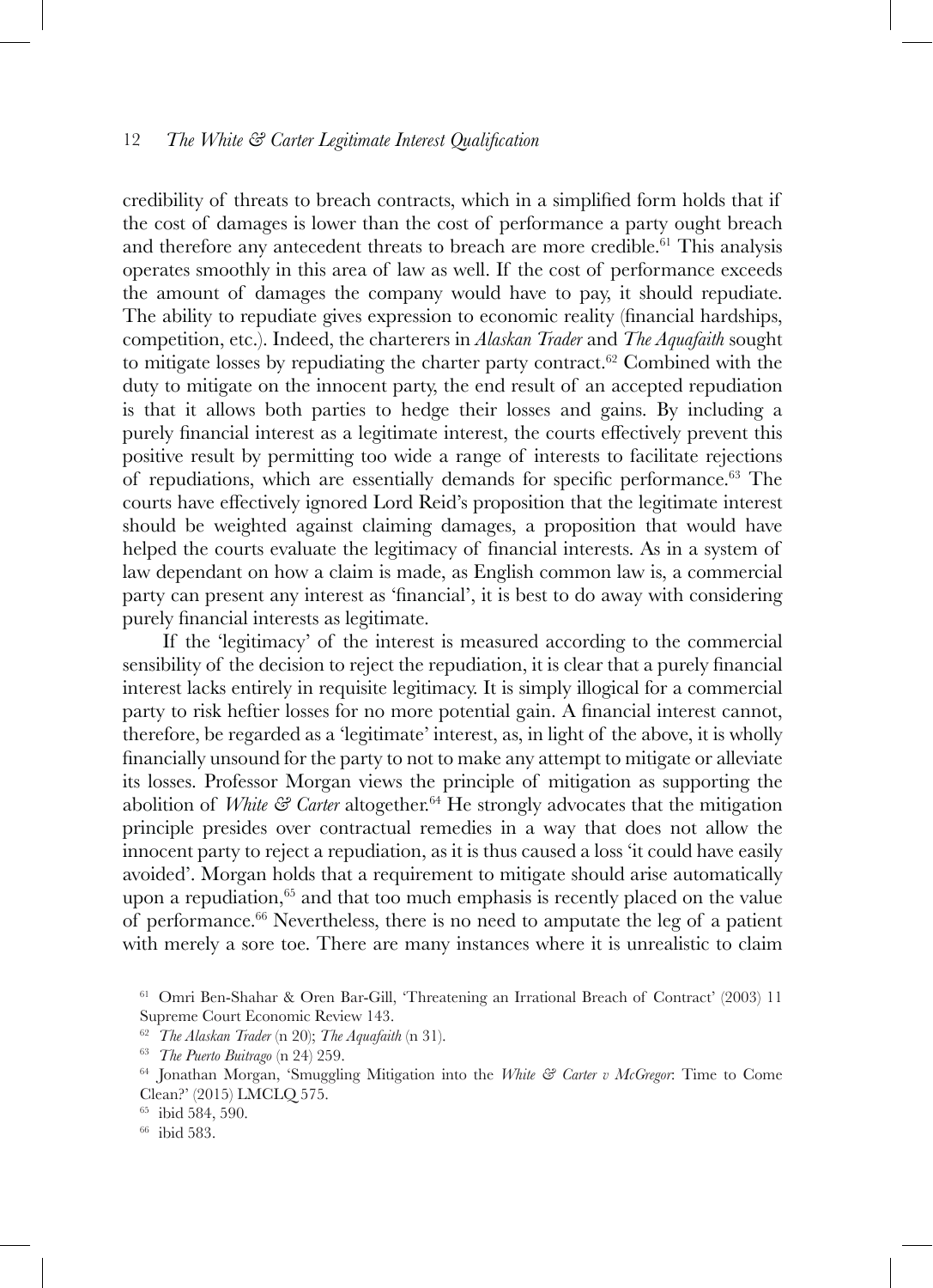that proper adequate mitigation can be expected of an innocent party. In such cases, a 'Writ in water' rejection should be made available precisely because the nature of the innocent party's interest in the contract indicates that there is no feasible way to mitigate for its loss; for example, where that party is an employee or holiday goer. For this reason, a 'legitimate interest' qualification that excludes purely financial interests will be useful to differentiate those worthy parties from those who should be subjected to a duty to mitigate outright.

### 5. What Should Constitute a 'Legitimate Interest'

By ruling out financial interest as a legitimate interest, one admittedly kicks a hornet's nest by insinuating that repudiation ought be accepted other than in very specific fact patterns. In wholly commercial endeavours, such an assumption is sound in light of the points presented above. When the contract is not entirely for financial gain but provides for additional gains of a different kind, the 'legitimate interest' comes into play. It is where the principal value of performance is one for which damages cannot easily account and mitigation cannot be equally successful in achieving that a legitimate interest should be found. If a financial interest is rejected as a legitimate interest, one must evaluate what *types* of interests could qualify as legitimate. In *White & Carter*, Lord Reid gave one example of a report being prepared by an expert after he is informed that it is no longer necessary, but it was primarily to present the paradigm case of an obligation to pay that is dependent on performance. $67$  Other than that, it is evident from the case law that, in attempting to define a legitimate interest, there has been little attempt to consider the specific interests that might answer that test.

*Watts v Morrow* provides an interesting, comparative, starting point.<sup>68</sup> In *Watts* the claimants attempted to mount a claim for damages for the distress they suffered as a result of breach of a survey contract. Bingham LJ held that there were two exceptions to the general rule that non-pecuniary losses cannot be recovered, $69$  the first of which is of particular relevance here.

Bingham LJ held that non-pecuniary interests could be recovered where 'the very object of a contract is to provide pleasure, relaxation, peace of mind or freedom from molestation.'70 This exception represents an acknowledgement of values to performance other than financial gains that may be held by a party to a contract. Such a 'value' should represent the legitimacy of an interest to reject a

<sup>67</sup> *White & Carter* (n 4) 428.

<sup>68</sup> [1991] 1 WLR 1421.

<sup>69</sup> ibid 1445.

<sup>70</sup> ibid.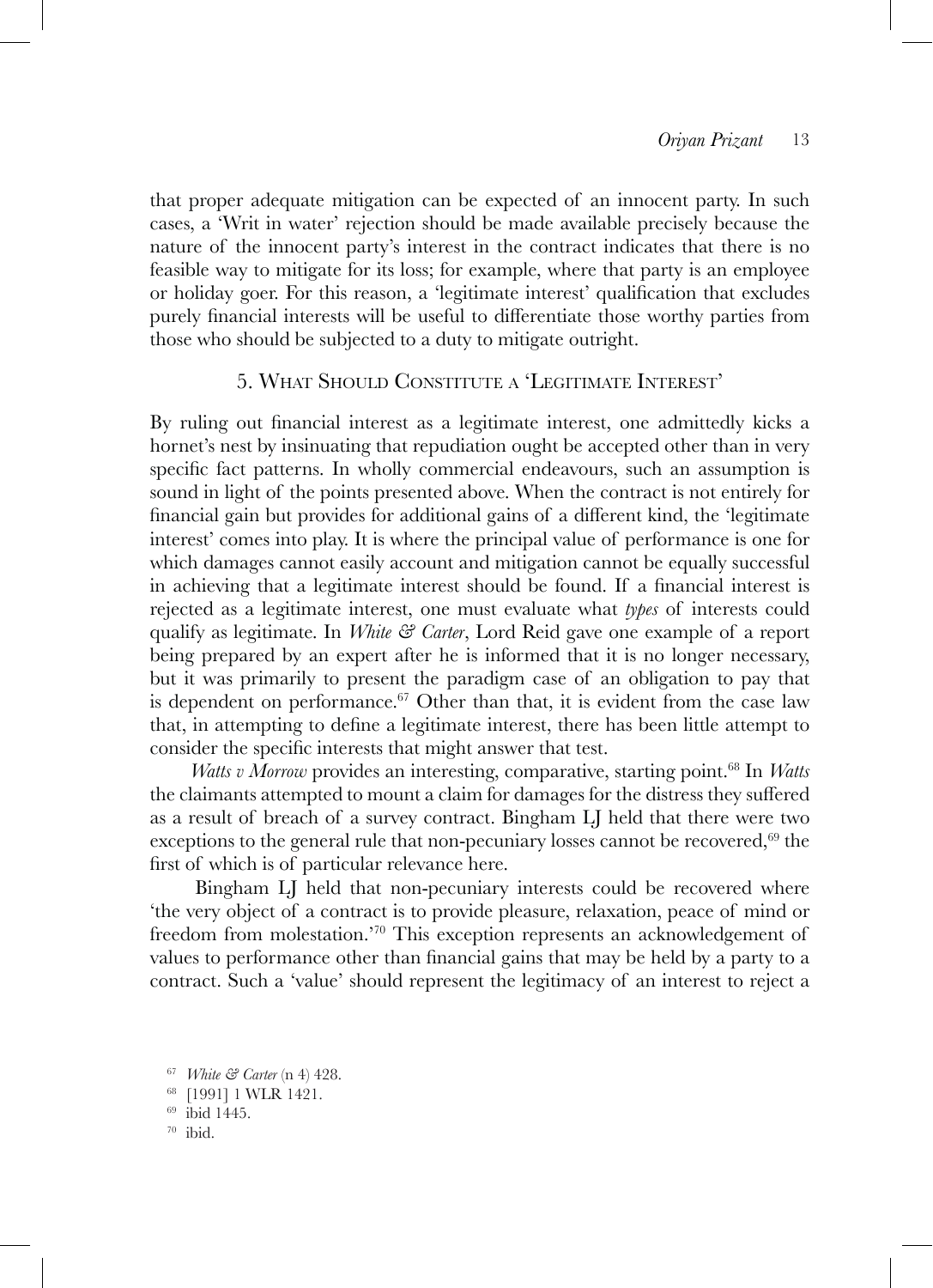repudiation—a principal value to performance for which damages cannot easily account and mitigation cannot be equally successful in achieving.

Many decisions and doctrines are based on different 'values' provided for by unique contracts,71 including freedom from molestation,*<sup>72</sup>* secrecy of information,*<sup>73</sup>* and pleasure and relaxation.*<sup>74</sup>* In *Jarvis v Swan Tours*, the disappointment in not obtaining the benefit of enjoyment was accounted for by the Court of Appeal.<sup>75</sup> It would probably have been accounted for had Swan Tours simply repudiated the travel contract and not merely poorly performed since the court recognised that the breach was not fundamental and nevertheless opted to grant damages for distress and disappointment.76 Similarly, in cases where one company concludes an advertising contract with another and the other repudiates, the company seeking exposure has a legitimate interest in rejecting the repudiation. The value of exposure at the desired period of time would be an interest not fully accountable in damages. The loss of exposure time at a period when such exposure was critical for the company is neither included in the costs of finding a new advertising contract nor can it be effectively mitigated. Advertising benefits are not impossible to assess at a particular point in time but their cumulative effect in obtaining new customers, maintaining existing ones, and creating a 'loyalty' culture is likely to be considered too remote for a damages award for a single repudiated advertising contract.

The main criticism of such a formulation is that it narrows down the election. However, this formulation of 'legitimate interest' is not as narrow as may seem. A court may find that a 'legitimate interest' in rejecting repudiation is commercial reputation and the desire not to seem commercially unreliable or unstable. Such a value may be considered such that is not properly ascertainable by way of damages. Accepting commercial reputation as a legitimate interest will widen this formulation to encompass cases where the rejection of the repudiation is due to a calculated assessment and help set apart the malicious from the genuine performance seekers without the unnatural resort to 'good faith'. The initial teething problems of such a formulation of 'legitimate interest' are evident, especially in the context of employment contracts, but its result would be a much higher degree of certainty for contracting parties. Claimants will be aware of the circumstances in which they hold a 'legitimate interest' allowing them to reject a repudiation. The category should not, however, be closed. The courts should allow for introduction of new 'legitimate interests' as new fact patterns emerge in order for this formulation of the qualification to have the most positive effect.

With this approach, a difference may emerge between judicial treatment of elections to accept or reject a repudiation and elections to accept or reject

<sup>76</sup> [1973] QB 233, 240 per Stephenson LJ.

<sup>71</sup> *Farley v Skinner* [2002] 2 AC 732, 753.

<sup>72</sup> *Watts v Morrows* (n 68).

<sup>73</sup> *Attorney General v Blake* [2000] 4 All ER 385.

<sup>74</sup> *Jackson v Horizon Holidays* [1975] 1 WLR 1468.

<sup>75</sup> [1973] QB 233.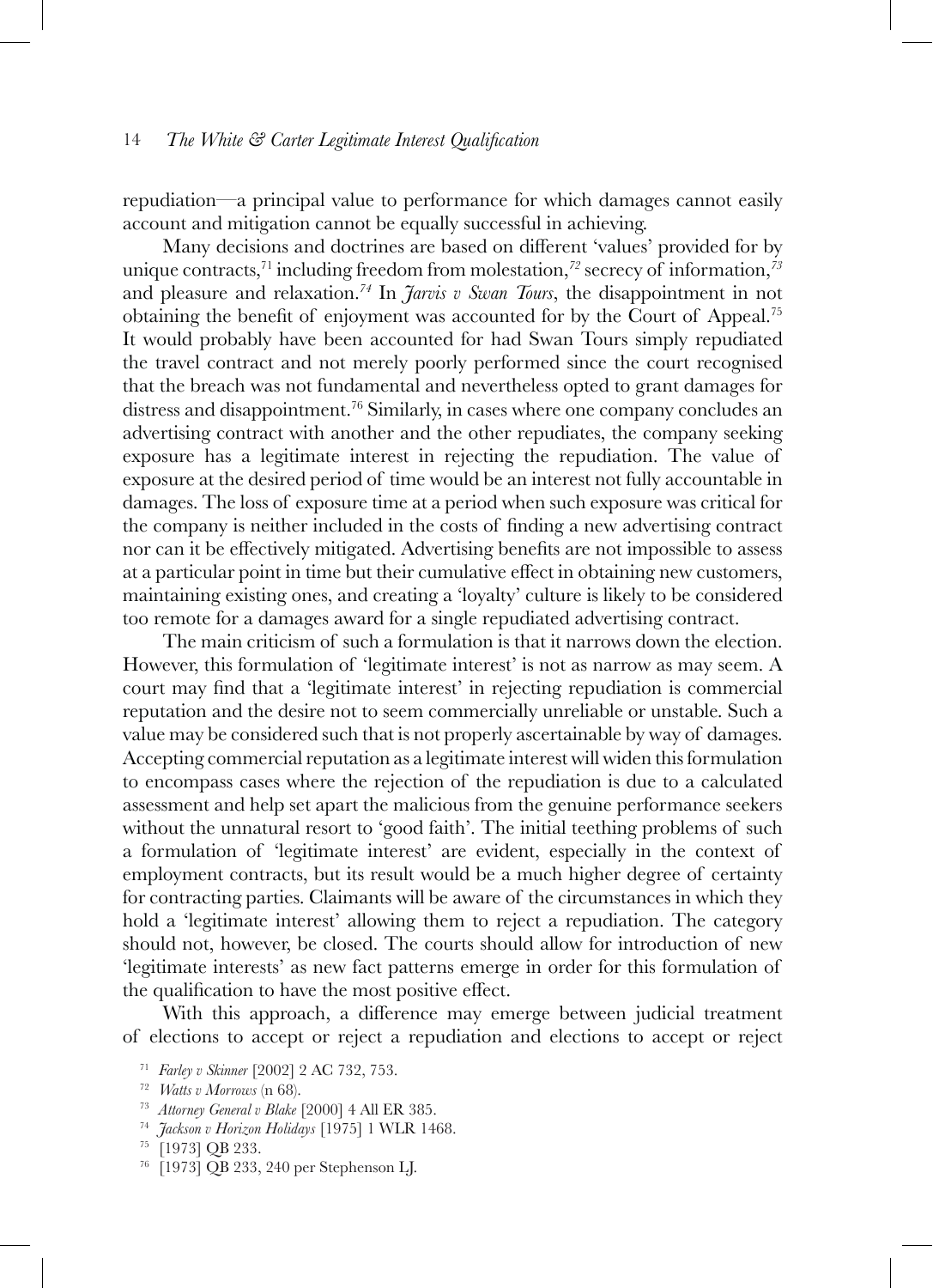repudiatory breaches. The categories of 'legitimate interests' for the former is likely to be more restrictive than that of the latter. For example, in the employment context, an employee rejecting a repudiatory breach by an employer could have the 'legitimate interest' of 'having an occupation' or even dignity, while these would not be accepted as a 'legitimate interest' in instances of fully fledged dismissals. This possibility of a more nuanced approach is appropriate when considering the variety of possible interests in many different sectors that the courts will face. This flexibility brought about by the suggested formulation of 'legitimate interest' will not create uncertainty since there will be a clear yardstick for legitimacy. The variety of interests will all have to represent a principal value to performance that is not compensable by way of damages or can be easily mitigated. An approach that is both nuanced and flexible, but also creates certainty at the same time is a desirable outcome. Such an outcome is not achieved by the 'reasonableness' alternative.

### 6. Considering the 'Reasonableness' Alternative

Although the language of reasonableness has been often utilised in the case law, $77$ the reasonableness concept does not succeed in achieving the same outcome as the reformulated 'legitimate interest'. A 'reasonableness' standard looks into the defendant's behaviour in rejecting the repudiation and it is usually measured against peers such as 'the reasonable man'78 or 'the officious bystander'.79 Standards of behaviour are measured in a comparative fashion, and seek to find the average conduct of, in this instance, commercially sound businessmen. However, in the case of rejected repudiations it is much more precise to look into the reason for the rejection itself, rather than as to what a 'reasonable businessman' do in response to the circumstances. It is less able to result in a clear delineation between circumstances of a rejection that enable keeping the contract alive and those which do not.

Further, if we maintain that the election of the innocent party whether to accept or reject the repudiation is a free one, it should be able to make it even if the reasonable man would not have. The main question is not whether the choice itself was reasonable, but rather whether the party had an interest legitimate enough to entitle it to make that choice.

Finally, unlike other areas of contract the law, where these tests are used to resolve ambiguities in party intention, here a party makes a clear-cut decision. There is therefore no need to speculate what that party would have done; this will lead into an examination as to *why* the party acted the way it did and whether its reasons are meritorious. It will provide for a redundant step before naturally proceeding to examine the interests of the rejecting party and will eventually require deployment

<sup>77</sup> *The Puerto Buitrago* (n 24); *The Odenfeld* (n 19).

<sup>78</sup> *ICS v West Bromwich Building Society* [1998] 1 W.L.R. 896, 913 per Lord Hoffman.

<sup>79</sup> *Shirlaw v Southern Foundries* (1926) Ltd [1939] 2 KB 206, 227–8 per MacKinnon LJ.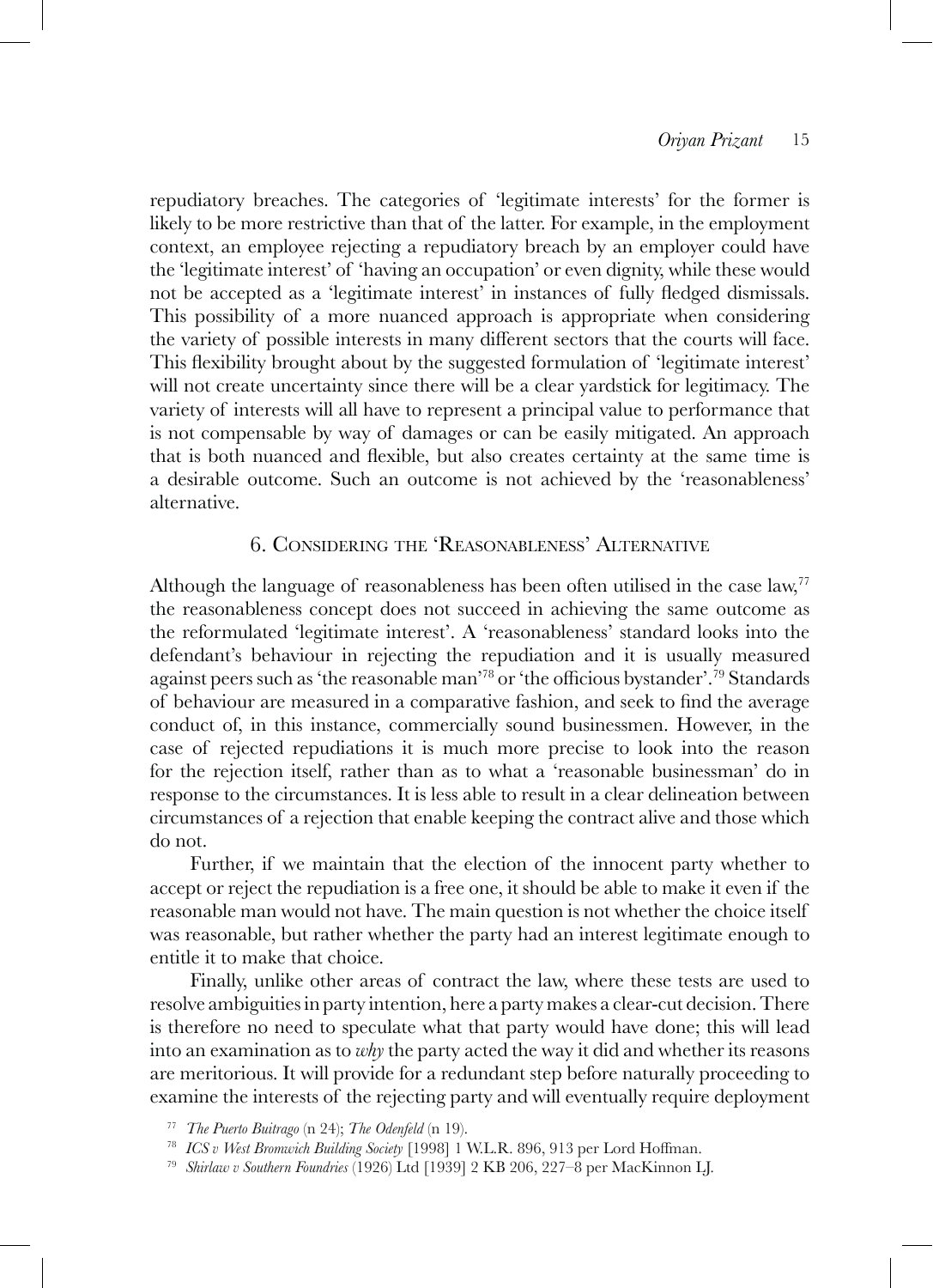of a concept akin to 'legitimate interest'. A straightforward examination into the legitimacy of the interest can come up with answers irrespective of sometimes artificial ponderings as to how many or how few reasonable men would have made the same choice.

### 7. Conclusion

The main issue with the 'legitimate interest' qualification to the innocent party's ability to elect whether to accept or reject a repudiation is that it requires clarification. Since the decision in *White* & *Carter*,<sup>80</sup> the language of the courts in applying it has been unnecessarily ambiguous and confusing. Neither the current formulation of 'legitimate interest' post*-Aquafaith*, 81 nor Leggatt J's dictum in *MSC Mediterranean v Cottonex*<sup>82</sup> are loyal to Lord Reid's original intention. Furthermore, both are unsatisfactory. The *Aquafaith* and the preceding line of cases are unsatisfactory due their misguided use of 'reasonableness' terminology to define a 'legitimate interest' and their recognition of a purely finanial interest as a 'legitimate interest'. The *MSC Mediterranean* decision is similarly unsatisfactory due to its unsuccessful attempt at solving the difficulties brought about by the recognition of a purely financial interest as a 'legitimate interest' through an untenable analogy to 'good faith' and the unnecessary concept of 'realistic prospect of performance.'

This lack of clarity is caused by the express recognition of purely financial interests as legitimate. Lord Reid's dictum conveys that the legitimacy of the rejection should be weighted against claiming damages.<sup>83</sup> While this was mentioned by Lord Denning in *The Puerto Buitrago*84 and applied by the arbitrator in *The Alaskan Trader*, 85 it has since been disregarded by the courts. Instead, the courts opted to hold that *any* financial interest is valid irrespective of whether the rejecting party would have been equally better off by mitigating and claiming damages.

A purely financial interest must not be considered a legitimate interest. It is financially unsound for a company not to attempt any form of mitigation and opt for the uncertain route of litigation. That is especially true when the repudiating party does so due to financial difficulties. A rejection of a repudiation for solely a financial interest is a risky bet which can result in no more than the financial value of performance, a value that the much safer and more certain route of mitigation and damages provides. The ability to claim a financial interest as legitimate without any comparison to damages means that a rejecting commercial party can frame its claim so that its interest is always legitimate. This is evident by the case law and the rarity of a finding that an interest is illegitimate. The recognition of a

<sup>80</sup> *White & Carter* (n 4).

- <sup>82</sup> *MSC Mediterranean* (n 36).
- <sup>83</sup> *White & Carter* (n 4) 431.
- <sup>84</sup> *The Puerto Buitrago* (n 24).
- <sup>85</sup> *The Alaskan Trader* (n 20).

<sup>81</sup> *The Aquafaith* (n 31).